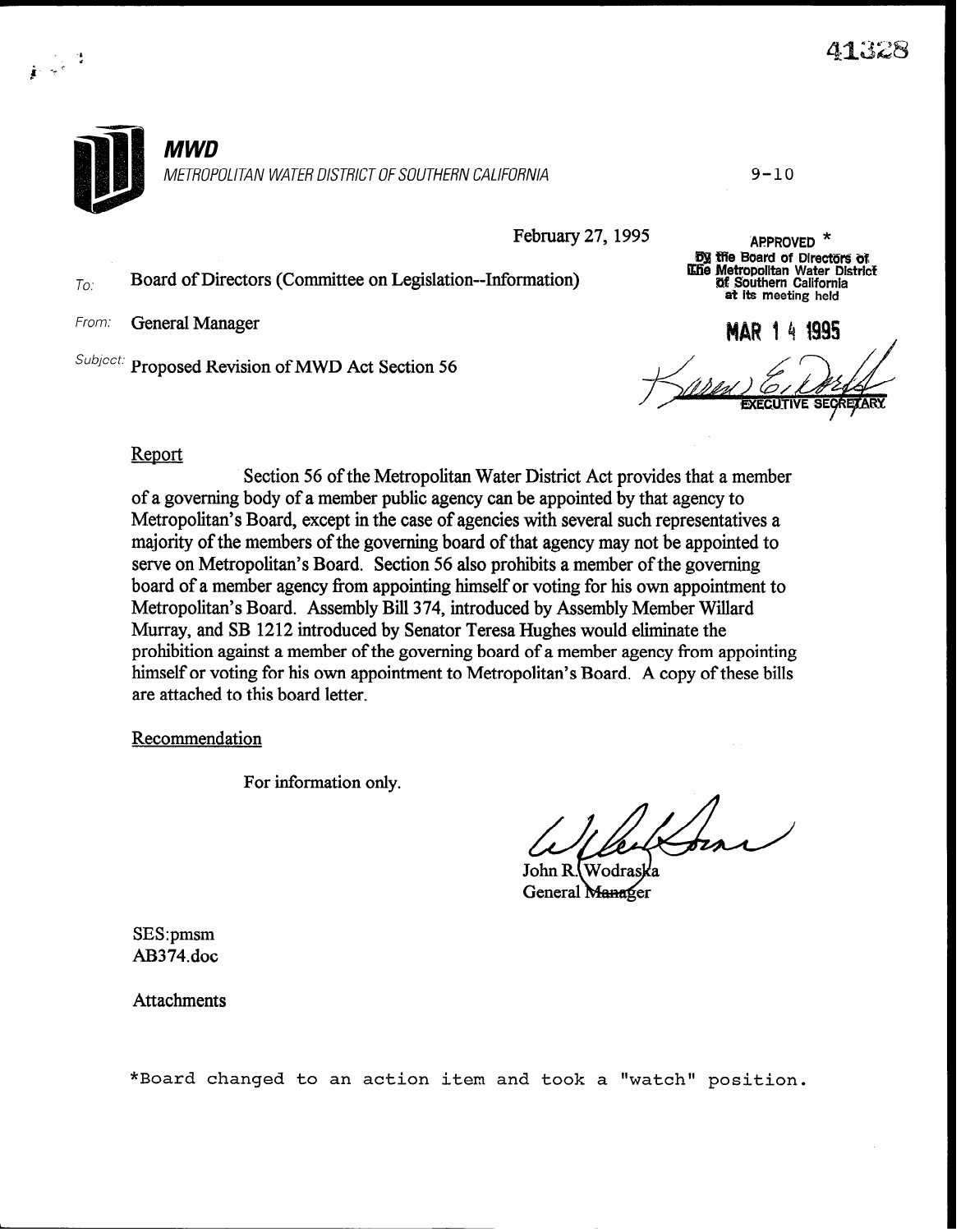CALIFORNIA LEGISLATURE-1995-96 REGULAR SESSION

# ASSEMBLY BILL No. 374

# Introduced by Assembly Member Willard Murray

February 10, 1995

An act to amend Section 56 of the Metropolitan Water District Act (Chapter 209 of the Statutes of 1969), relating to water.

#### LEGISLATIVE COUXSEL'S DIGEST

AB 374, as introduced, W. Murray. Metropolitan water districts.

The Metropolitan Water District Act authorizes, under certain circumstances, a member of a governing body of a member public agency to be appointed by that agency to the board of a metropolitan water district. The act prohibits that member from appointing himself or herself or from voting for his or her own appointment.

This bill would eliminate that prohibition.

Vote: majority. Appropriation: no. Fiscal committee: no. State-mandated local program: no.

## The people of the State of California do enact as follows:

1 SECTION 1. Section 56 of the Metropolitan Water 2 District Act (Chapter 209 of the Statutes of 1969) is

3 amended to read:

4 Sec. 56. Any member of a governing body of a 5 member public agency may be appointed by the that agency to the board of a district to serve as the agency's

99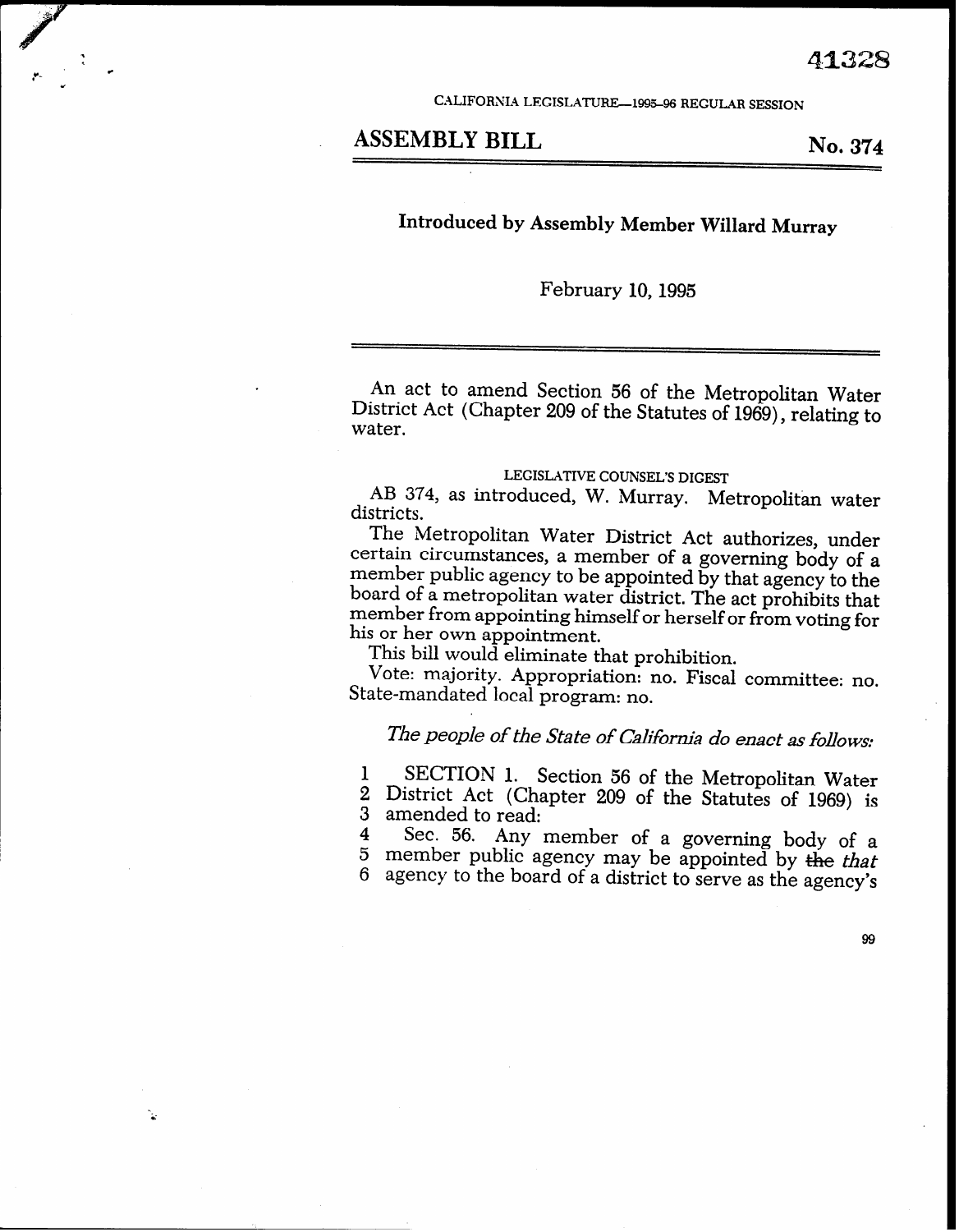# $AB\ 374$   $-2$

', c c

 $\mathcal{L}^{\pm}$ 

 $\frac{1}{2}$ 

c .

,

99

 $\sim$  . The set of  $\sim$  . The set of  $\sim$ 

1 representative, except that in the case of agencies with 2 several such representatives a majority of the members 3 of the governing body of such that agency may not be so 4 appointed by such that agency to serve as representatives 5 on the board of the district. Ne member of such a 6 governing body shall appoint himself or vote for his own 7 appointment. Any director holding such dual offices shall 8 not vote upon any contract between a metropolitan  $9$  water district and the member public agency be or she 10 represents on the district's board.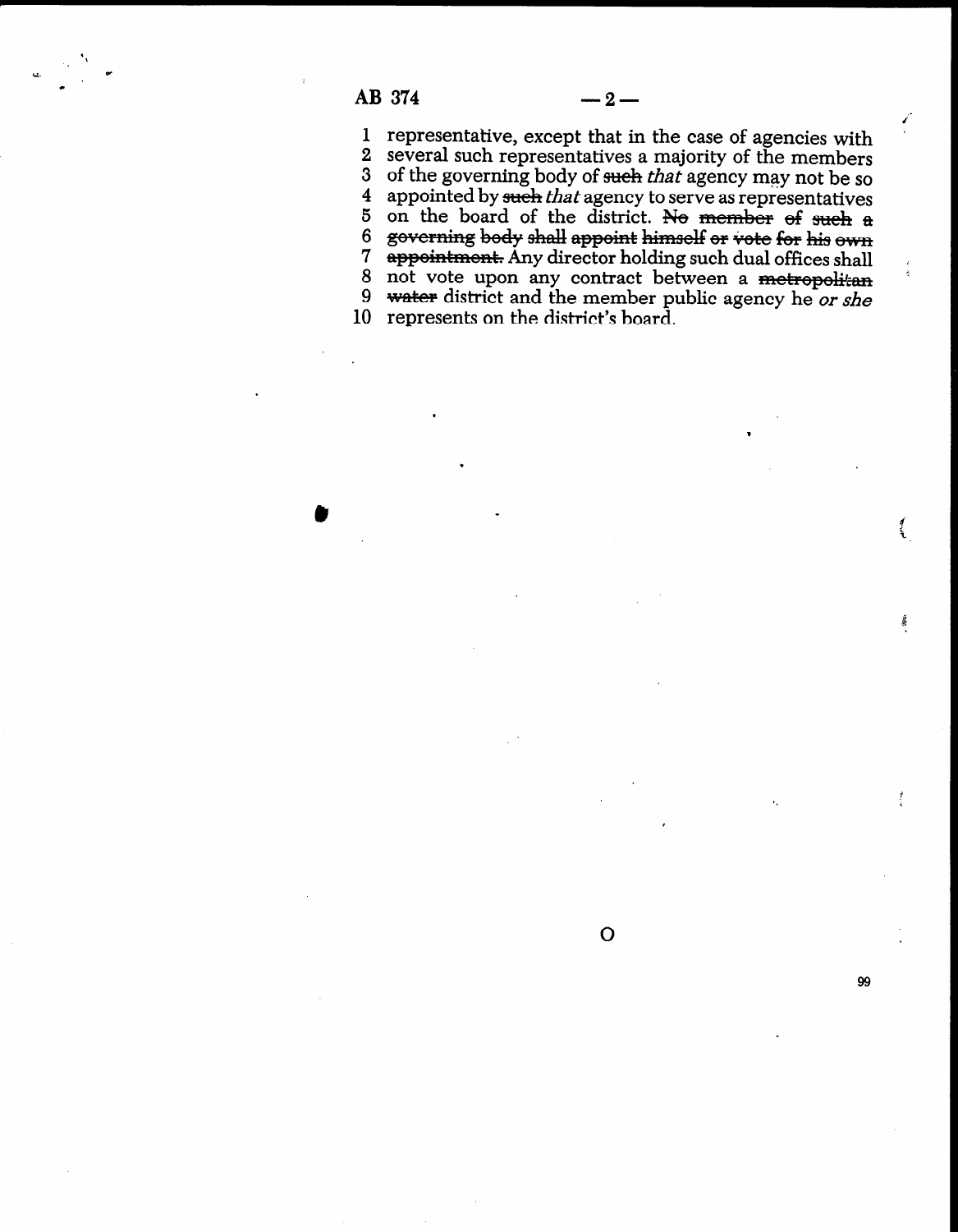.

#### Introduced by Senator Hughes

#### February 24,199s

An act to amend Section 56 of the Metropolitan Water District Act (Chapter 209 of the Statutes of 1969), relating to water.

#### LEGISLATIVE COUNSEL'S DICEST

.

SB 1212, as introduced, Hughes. Metropolitan water districts.

The Metropolitan Water District Act authorizes, under certain circumstances, a member of a governing body of a member public agency to be appointed by that agency to the board of a metropolitan water district. The act prohibits that member from appointing himself or herself or from voting for his or her own appointment.

This bill would eliminate that prohibition.

Vote: majority. Appropriation: no. Fiscal committee: no. State-mandated local program: no.

### The people of the State of California do enact as follows:

SECTION 1. Section 56 of the Metropolitan Water  $\mathbf{I}$ District Act (Chapter 209 of the Statutes of 1969) is  $\overline{2}$ amended to read:  $3<sup>1</sup>$ 

Sec. 56. Any member of a governing body of a  $\boldsymbol{4}$ 5 member public agency may be appointed by the that agency to the board of a district to serve as the agency's representative, except that in the case of agencies with  $\tau$ several such representatives a majority of the members

99